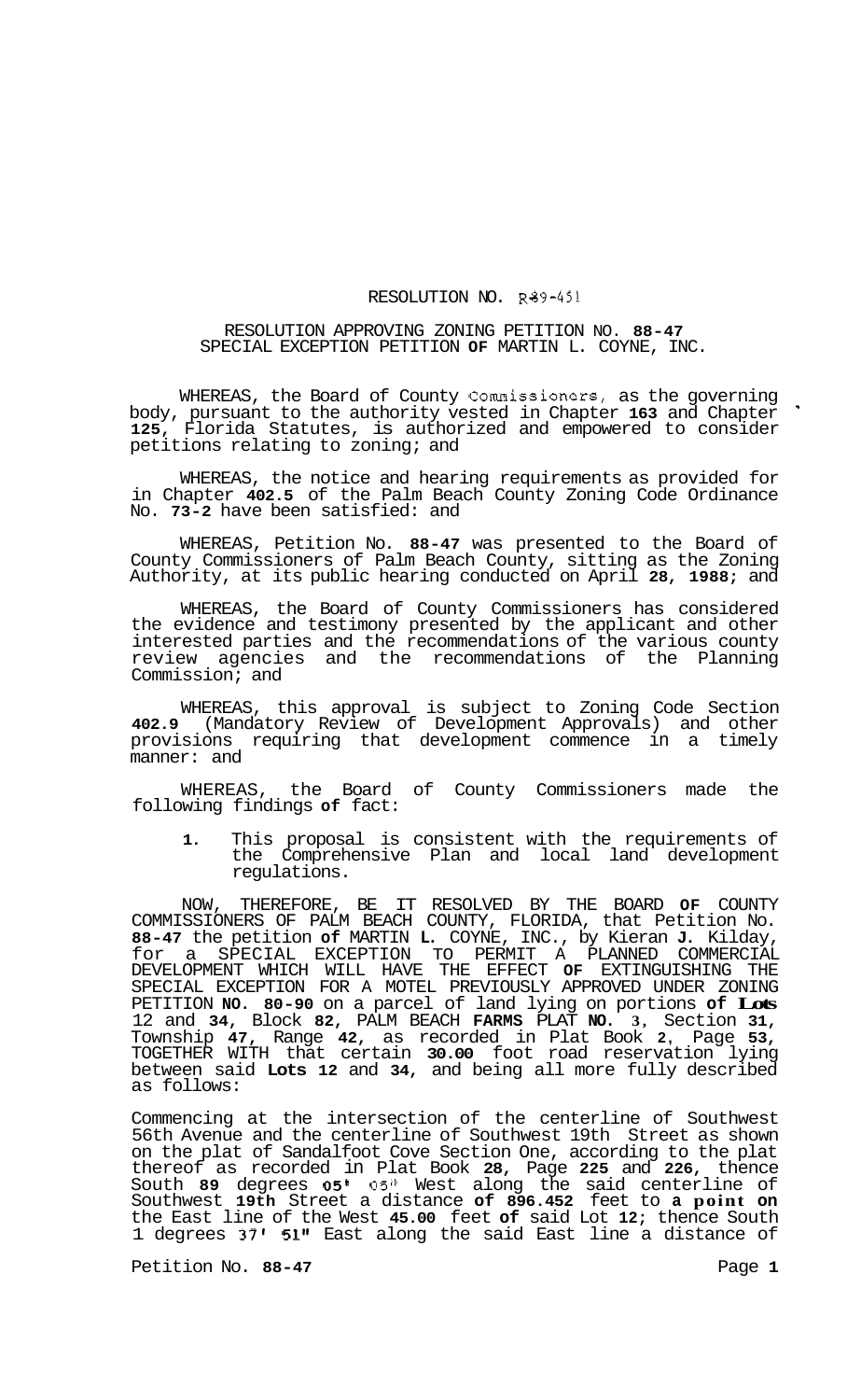**50.004** feet to a point on the South right-of-way of said Southwest 19th Street and the POINT **OF** BEGINNING. Thence continuing South **1** degrees **37' 51"** east along the said East line of the West **45.00** feet of Lot **12** and along the East line of the West **45.00** feet of said Lot **34** and extensions thereof, a distance of **376.694** feet; thence North **89** degrees **05' 05"** East a distance of **345.461** feet; thence North *0* degrees **54' 55"** West a distance of **30.00** feet; thence North **44** degrees **05' 05"** East a distance of **42.426** feet: thence North **54' 55"** West a distance **of 101.663**  feet: thence South **89** degrees **05' 05"** West a distance of **30.00**  feet: thence North *0* degrees **54 5511** West a distance of **215.00**  feet **to** a point on the said South right-of-way line **of** Southwest 19th Street; thence South **89** degrees **05' 05"** West along the said South right-of-way line a distance of **350.156** feet to the POINT **OF** BEGINNING, located on the southeast corner **of** the intersection of State Road No. **7 (U.S.** Highway **441)** and Southwest 19th Street (Marina Boulevard), in a CG-General Commercial Zoning District, was approved as advertised, subject to the following conditions:

- **1.** Prior to certification, the site plan shall be amended to indicate the following:
	- a. Required ten **(10)** foot canopy trees, spaced twenty **(20)** feet on center, along the southern and eastern property lines, or obtain variance relief from the Board of Adjustment.
	- b. The preservation of the fifteen **(15)** foot ficus hedge along the southern and eastern property lines, or obtain variance relief from the Board of Adjustment. The petitioner shall install additional hedge material at a minimum of **36"** high at time **of** planting to provide infill in any areas where the existing hedge may recede.
	- C. The site shall be limited to one **(1)** free standing sign with the maximum height specified and a monument sign to identify entry into the site.
	- d. Revised tabular information pertaining to the number of trees required.
	- e. Total floor area and floor area ratio.
	- f. Maximum size of all storage bays.
	- 9. Deletion of reference to the existing billboard located in the northwest corner **of** the site.
- **2.** The petitioner shall install a cover at **roof** level (maximum **15** feet) to screen the **9,000** square foot open storage area from residences to the south and east. The remaining **four (4)** sides shall remain open.
- **3.** The petitioner shall indicate graphically and in the tabular data, the location and number **of** additional trees planted for each *500* square feet **of** landscaping that is transferred to the perimeter, pursuant to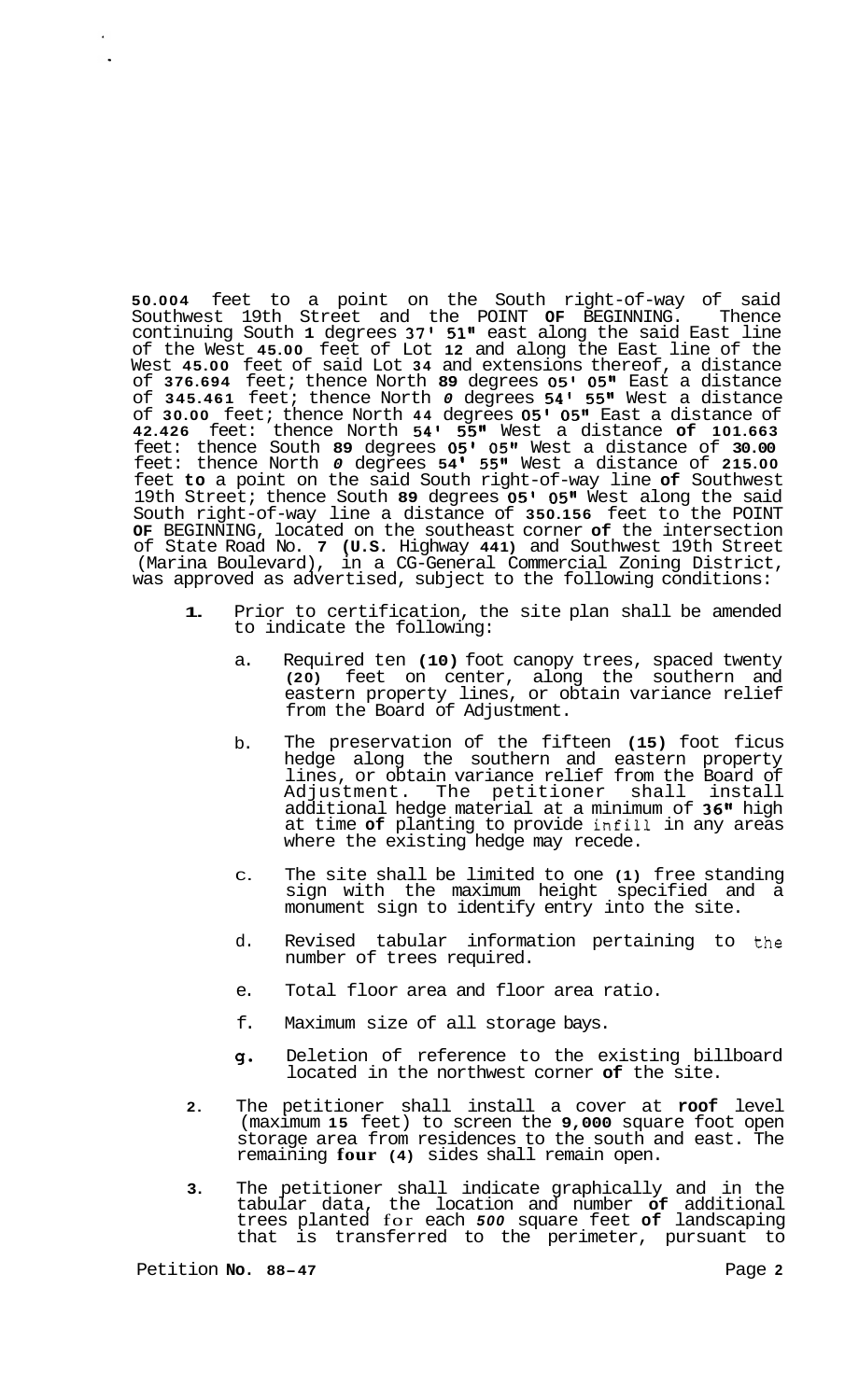Section 500.38.D.5.b. **(2).** 

 $\begin{array}{l} \displaystyle \frac{1}{2} \left( \frac{1}{2} \left( \frac{1}{2} \right) \right) \left( \frac{1}{2} \right) \left( \frac{1}{2} \right) \left( \frac{1}{2} \right) \left( \frac{1}{2} \right) \left( \frac{1}{2} \right) \left( \frac{1}{2} \right) \left( \frac{1}{2} \right) \left( \frac{1}{2} \right) \left( \frac{1}{2} \right) \left( \frac{1}{2} \right) \left( \frac{1}{2} \right) \left( \frac{1}{2} \right) \left( \frac{1}{2} \right) \left( \frac{1}{$ 

- 4. Use of the site shall be limited to 46,825 square feet of enclosed self service storage, including ancillary office space which shall be limited to serving only the primary self service storage facility, and **9,000** square feet of open storage.
- *5.*  All sabal palms shall be relocated on site.

 $\omega = \omega$ 

- 6. **No** dumpster pickup shall be permitted between the hours **of** 8:OO P.M. and **8:OO** A.M.
- *7.*  The developer shall retain the stormwater runoff in accordance with all applicable agency requirements in effect at the time **of** the permit application. However, at a minimum, this development shall retain onsite three **(3)** inches of the stormwater runoff generated by a three (3) year-one **(1)** hour storm as required by the Permit Section, Land Development Division. The drainage system shall be maintained in an acceptable condition as approved by the County Engineer. In the event that the drainage system is not adequately maintained as determined by the County Engineer, this matter will be referred to the Code Enforcement Board for enforcement.
- *8.*  Within **90** days of approval of this project, the property owner shall convey to Palm Beach County by road right-of-way warranty deed for the ultimate rightof-way for S.W. 18th Street, *60* feet from centerline free of all encumbrances and encroachments. Petitioner shall provide Palm Beach County with sufficient documentation acceptable to the Right-of-way Acquisition Section to ensure that the property is free of all encumbrances and encroachments. Right-of-way conveyances shall also include "Safe Sight Corners" where appropriate at intersections as determined by the County Engineer.
- **9.**  The property owner shall construct a right turn lane, west approach on S.W. 18th Street at the project's entrance road concurrent with onsite paving and drainage improvements. Construction shall be completed prior to the issuance of a Certificate **of** Occupancy. Palm Beach County may at its option request payment **of**  this right turn lane to be incorporated into the project currently under design by Palm Beach County. The property owner would then be responsible **for** all funding.
- **10.**  The property owner shall pay a Fair Share Fee in the amount and manner required by the "Fair Share Contribution for Road Improvements Ordinance" as it presently exists or **as** it may **from** time **to** time **be**  amended. The Fair Share Fee for this project presently is \$6,564.00 (245 trips **X** *\$26.79* per trip).

Petition **No.** 88-47 Petition **No.** 88-47